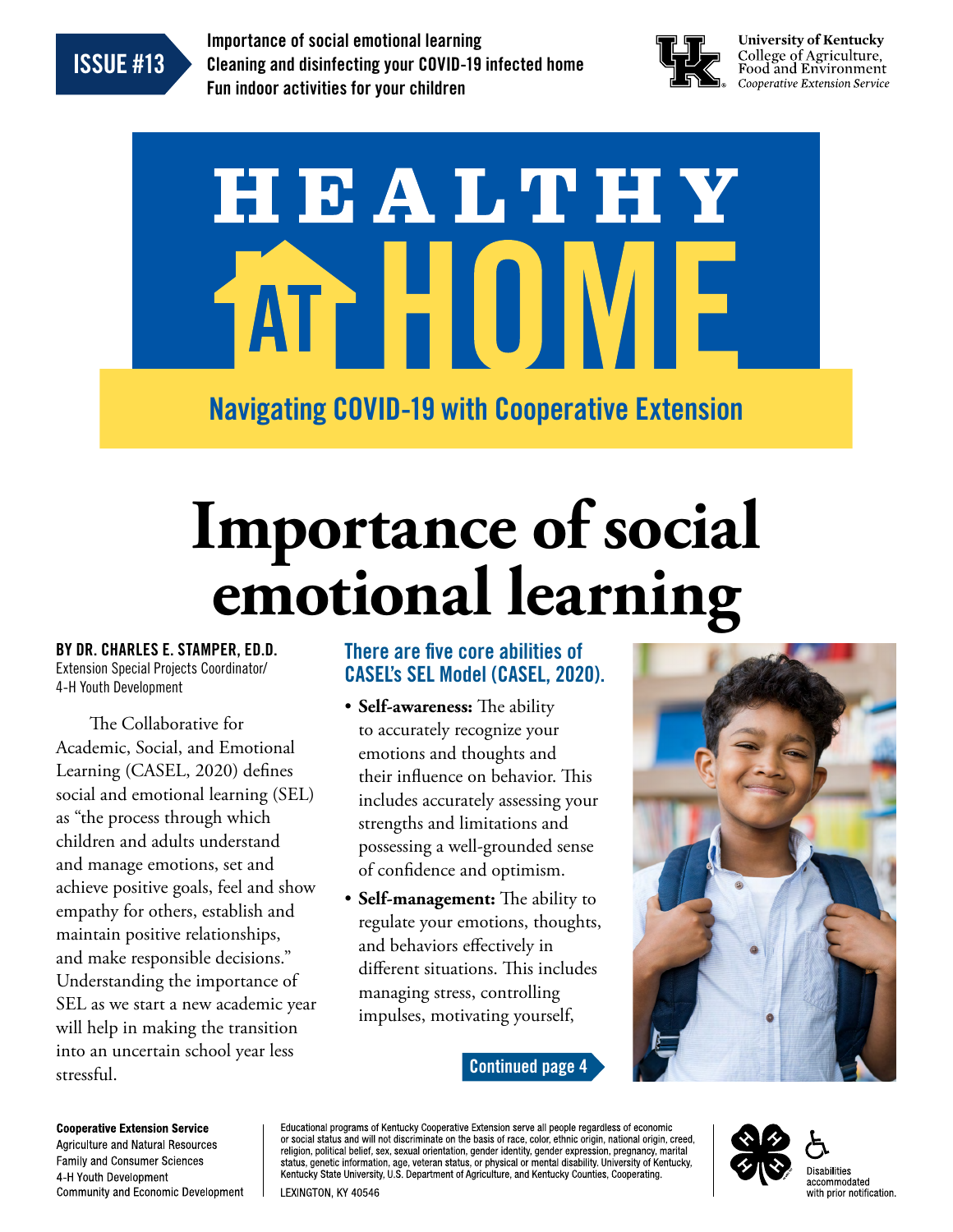<span id="page-1-0"></span>

## **Cleaning and disinfecting your COVID-19 infected home**

#### BY SARAH LOVETT HANKS

Healthy Homes and Communities Extension Associate

Has someone you live with been diagnosed with COVID-19, or are they displaying symptoms of the virus and are self-isolating? When this happens, your first job is to reduce the spread and survival of the virus in your home. The Centers for Disease Control has a home care guide to teach household members how best to interact with the sick person.

## Containing the germs

Dedicate one room for rest, recovery, and isolation of the sick person(s) away from other members of the household. If possible, dedicate a bathroom to their sole use. If you only have one bathroom, it should be cleaned and disinfected after every use by the sick person. Give the sick person (only if they are an able-bodied adult) personal cleaning supplies such

[Continued page 5](#page-4-0)

## OTHER RESOURCES

Do Not Mix These Chemicals or Products (article): [https://fcs-hes.ca.uky.edu/files/](https://fcs-hes.ca.uky.edu/files/do-not-mix-these.pdf) [do-not-mix-these.pdf](https://fcs-hes.ca.uky.edu/files/do-not-mix-these.pdf)

How to Clean a Cell Phone (article): [https://fcs-hes.ca.uky.edu/files/](https://fcs-hes.ca.uky.edu/files/how-to-clean-a-cell-phone.pdf) [how-to-clean-a-cell-phone.pdf](https://fcs-hes.ca.uky.edu/files/how-to-clean-a-cell-phone.pdf)

Sanitizing Your Laundry (article): [https://fcs-hes.ca.uky.edu/files/](https://fcs-hes.ca.uky.edu/files/sanitizing-laundry.pdf) [sanitizing-laundry.pdf](https://fcs-hes.ca.uky.edu/files/sanitizing-laundry.pdf)

#### Cleaning versus Disinfecting (article):

[https://fcs-hes.ca.uky.edu/files/](https://fcs-hes.ca.uky.edu/files/cleaning-versus-disinfecting.pdf) [cleaning-versus-disinfecting.pdf](https://fcs-hes.ca.uky.edu/files/cleaning-versus-disinfecting.pdf)

List N: Disinfectants for Use Against SARS-CoV-2 (article):

[https://www.epa.gov/pesticide](https://www.epa.gov/pesticide-registration/list-n-disinfectants-use-against-sars-cov-2)[registration/list-n-disinfectants](https://www.epa.gov/pesticide-registration/list-n-disinfectants-use-against-sars-cov-2)[use-against-sars-cov-2](https://www.epa.gov/pesticide-registration/list-n-disinfectants-use-against-sars-cov-2)

#### Preventing the Spread of Coronavirus Disease 2019 in Homes and Residential Communities (article): [https://www.cdc.gov/](https://www.cdc.gov/coronavirus/2019-ncov/hcp/guidance-prevent-spread.html) [coronavirus/2019-ncov/hcp/](https://www.cdc.gov/coronavirus/2019-ncov/hcp/guidance-prevent-spread.html) [guidance-prevent-spread.html](https://www.cdc.gov/coronavirus/2019-ncov/hcp/guidance-prevent-spread.html)

#### Caring for Someone at Home (article):

[https://www.cdc.gov/](https://www.cdc.gov/coronavirus/2019-ncov/if-you-are-sick/care-for-someone.html) [coronavirus/2019-ncov/if-you](https://www.cdc.gov/coronavirus/2019-ncov/if-you-are-sick/care-for-someone.html)[are-sick/care-for-someone.html](https://www.cdc.gov/coronavirus/2019-ncov/if-you-are-sick/care-for-someone.html)

### Cleaning and Disinfection for Households (article):

[https://www.cdc.gov/](https://www.cdc.gov/coronavirus/2019-ncov/prevent-getting-sick/cleaning-disinfection.html) [coronavirus/2019-ncov/prevent](https://www.cdc.gov/coronavirus/2019-ncov/prevent-getting-sick/cleaning-disinfection.html)[getting-sick/cleaning-disinfection](https://www.cdc.gov/coronavirus/2019-ncov/prevent-getting-sick/cleaning-disinfection.html) [.html](https://www.cdc.gov/coronavirus/2019-ncov/prevent-getting-sick/cleaning-disinfection.html)

### Cleaning and Disinfecting Your Home (article):

[https://www.cdc.gov/](https://www.cdc.gov/coronavirus/2019-ncov/prevent-getting-sick/disinfecting-your-home.html) [coronavirus/2019-ncov/prevent](https://www.cdc.gov/coronavirus/2019-ncov/prevent-getting-sick/disinfecting-your-home.html)[getting-sick/disinfecting-your](https://www.cdc.gov/coronavirus/2019-ncov/prevent-getting-sick/disinfecting-your-home.html)[home.html](https://www.cdc.gov/coronavirus/2019-ncov/prevent-getting-sick/disinfecting-your-home.html)

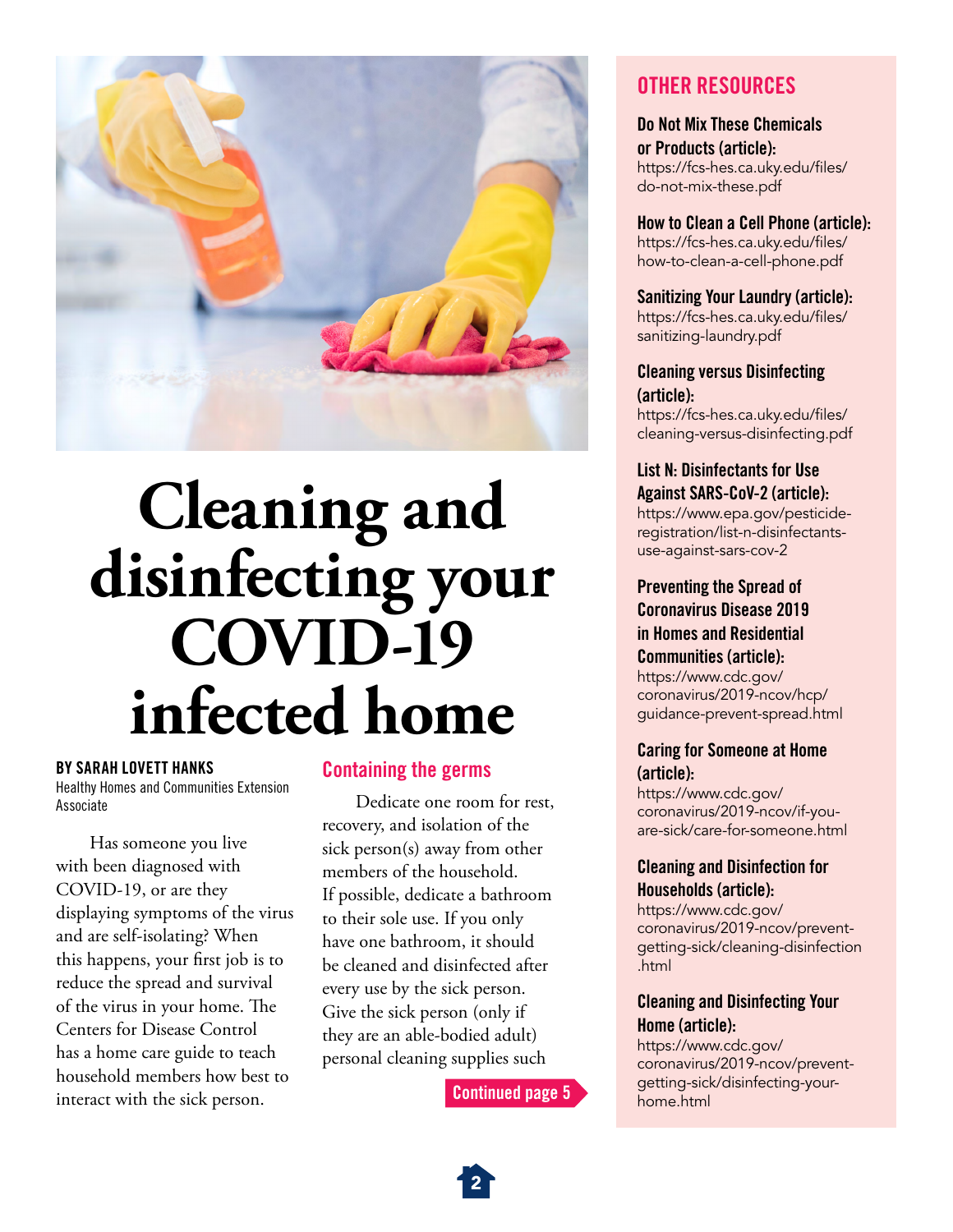## **Fun indoor activities for your children**

#### BY DR. KERRI ASHURST

Senior Extension Specialist for Family and Relationship Development

When you are confined at home, it can be hard to find activities to do with your children. This can be especially true with younger children. It is easy to allow your children to spend more time on the computer or in front of the television. However, these activities can reduce the amount of quality time you spend together as a family. Too much screen time can also be connected to childhood obesity. When you spend time together in fun activities, you create memories that last a lifetime. Here are a few tips for activities that families can do that are free or very low cost.

- **Build a tent together in your home.** You can use items you already own. Use any room of your home. Tents can transform even the smallest spaces into a whole new world. Have your child pick out materials to really spark their creativity.
- **Bake or cook with your children.** Cooking tasks such as stirring batter and cracking eggs are great ways for kids to have fun while learning new skills. Tasks such as measuring liquids and figuring proportions when changing recipes can help teach critical math skills. You can find free recipes online together. You can even find recipes that call for ingredients that you already have. It also teaches your children important life skills they will need in their future.
- **Try some indoor water play.** Bath time does not have to be just for cleaning our bodies. Fill a tub with warm water and throw in bubble bath and toys, and let the fun begin! Even a large water basin or sink can work. Use fun things like color tablets for the bath or tub crayons or paints. The bathtub is a great place for creative imaginations and relaxed time playing as parent and child. You can also create your own bath bombs or bath slimes together.
- **Get up and get moving together.** Your family can play Hide and Seek or Hello Neighbor together. You can plan a family scavenger hunt or obstacle course. You can do yoga, stretching, or meditation together without having to buy a single thing. Take a walk or play a game of soccer together.



- **Plan regular family game nights.** Board games or card games are a great way to bring the family together for lots of fun and laughs. Let each person in the family pick out a favorite game that you can all play together. Start a tradition that your own children may even continue with their children someday.
- **Make a "bored box."** This does not have to be fancy. Include simple items like paper, paint supplies, and crayons. Playdough and clay are also great to have handy. Slime ingredients are always a huge hit. Don't be afraid to get messy! Just stock up on a few items your family loves to do together and keep them stored in a box for an instant activity anytime.

## OTHER RESOURCES

#### Talking to Your Kids about COVID-19 (article):

[https://fcs-hes.ca.uky.edu/files/talking-to-your](https://fcs-hes.ca.uky.edu/files/talking-to-your-kids-about-covid-19.pdf)[kids-about-covid-19.pdf](https://fcs-hes.ca.uky.edu/files/talking-to-your-kids-about-covid-19.pdf)

### At-Home Family Night Activities You Haven't Thought of Yet (article):

[https://www.sheknows.com/parenting/](https://www.sheknows.com/parenting/articles/842477/50-family-fun-night-ideas-for-families) [articles/842477/50-family-fun-night-ideas-for-families](https://www.sheknows.com/parenting/articles/842477/50-family-fun-night-ideas-for-families)

Involving Little Ones in the Kitchen (video): <https://youtu.be/swPDThQFr1s>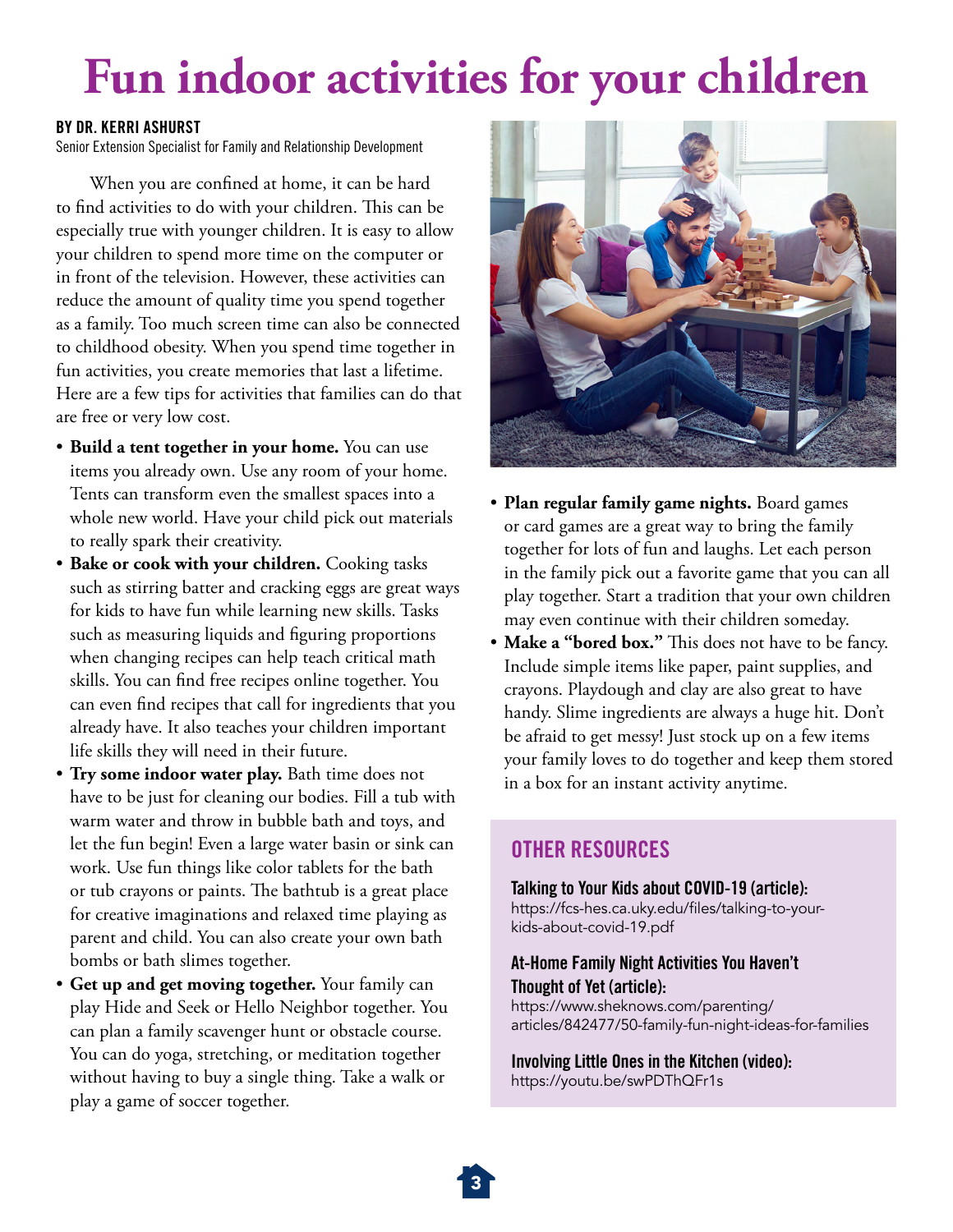## <span id="page-3-0"></span>**Importance of social emotional learning**

and setting and working toward achieving personal and academic goals.

- **Social awareness:** The ability to take the perspective of and empathize with others from diverse backgrounds and cultures, to understand social and ethical norms for behavior, and to recognize family, school, and community resources and supports.
- **Relationship skills:** The ability to establish and maintain healthy and rewarding relationships with diverse people and groups. This includes communicating clearly, listening actively, cooperating, resisting inappropriate social pressure, negotiating conflict constructively, and seeking and offering help when needed.
- **Responsible decision-making:** The ability to make constructive and respectful choices about personal behavior and social interactions based on consideration of ethical standards, safety concerns, social norms, the realistic evaluation of consequences of various actions, and the well-being of self and others.

These core competencies cannot just be taught in traditional school settings, but must be brought into the community and home as well. That is why SEL complements our work in the Kentucky 4-H Youth Development program, because our focus is

on positive youth development (PYD). Positive youth development enhances the assets youths have in their lives as they develop into wellrounded adults.

## How can we teach SEL as kids go back to school?

Understood.org (2020) gives these suggestions:

- **Activities for preschool:** Show students how to work in pairs. You can do this by showing them how to read a book together point out how to hold the book so it's centered between two students and how to take turns flipping the pages. This kind of instruction can help kids learn about sharing, think about the needs of others, and develop mutual respect.
- **Activities for grade school:** You might ask students to identify their strengths and weaknesses as part of math lessons. You can encourage each child to do things like fill a hundreds grid or a pie chart to show how strong the child feels at a particular skill.
- **Activities for middle school:** At this age, you can focus more on human connection. Do this by telling students to ask one another how their weekend was. Make the classroom a safe space where everyone can express themselves by having the class agree that there's no teasing or bullying allowed.

• **Activities for high school:** Help teens practice taking the perspectives of other people, like getting them to think about how a character in a book felt or why a historical figure took certain actions. You can ask the class to reflect on how and why someone fought for justice and equality. This builds SEL skills by creating opportunities to discuss these kinds of things in small groups or by having them define and use the word empathy.

Our youths are living through experiences no one in our lifetime has ever gone through. We must give them the supports they need to get through this period of challenge.

## OTHER RESOURCES

Collaborative for Academic, Social, and Emotional Learning (article): <https://casel.org/what-is-sel>

25 Ways to Integrate Social Emotional Learning (article): [https://www.](https://www.thepathway2success.com/25-ways-to-integrate-social-emotional-learning) [thepathway2success.com/](https://www.thepathway2success.com/25-ways-to-integrate-social-emotional-learning) [25-ways-to-integrate-social](https://www.thepathway2success.com/25-ways-to-integrate-social-emotional-learning)[emotional-learning](https://www.thepathway2success.com/25-ways-to-integrate-social-emotional-learning)

#### Social-Emotional Learning: What You Need to Know (article):

[https://www.understood.org/en/](https://www.understood.org/en/learning-thinking-differences/treatments-approaches/educational-strategies/social-emotional-learning-what-you-need-to-know) [learning-thinking-differences/](https://www.understood.org/en/learning-thinking-differences/treatments-approaches/educational-strategies/social-emotional-learning-what-you-need-to-know) [treatments-approaches/](https://www.understood.org/en/learning-thinking-differences/treatments-approaches/educational-strategies/social-emotional-learning-what-you-need-to-know) [educational-strategies/social](https://www.understood.org/en/learning-thinking-differences/treatments-approaches/educational-strategies/social-emotional-learning-what-you-need-to-know)[emotional-learning-what-you](https://www.understood.org/en/learning-thinking-differences/treatments-approaches/educational-strategies/social-emotional-learning-what-you-need-to-know)[need-to-know](https://www.understood.org/en/learning-thinking-differences/treatments-approaches/educational-strategies/social-emotional-learning-what-you-need-to-know)